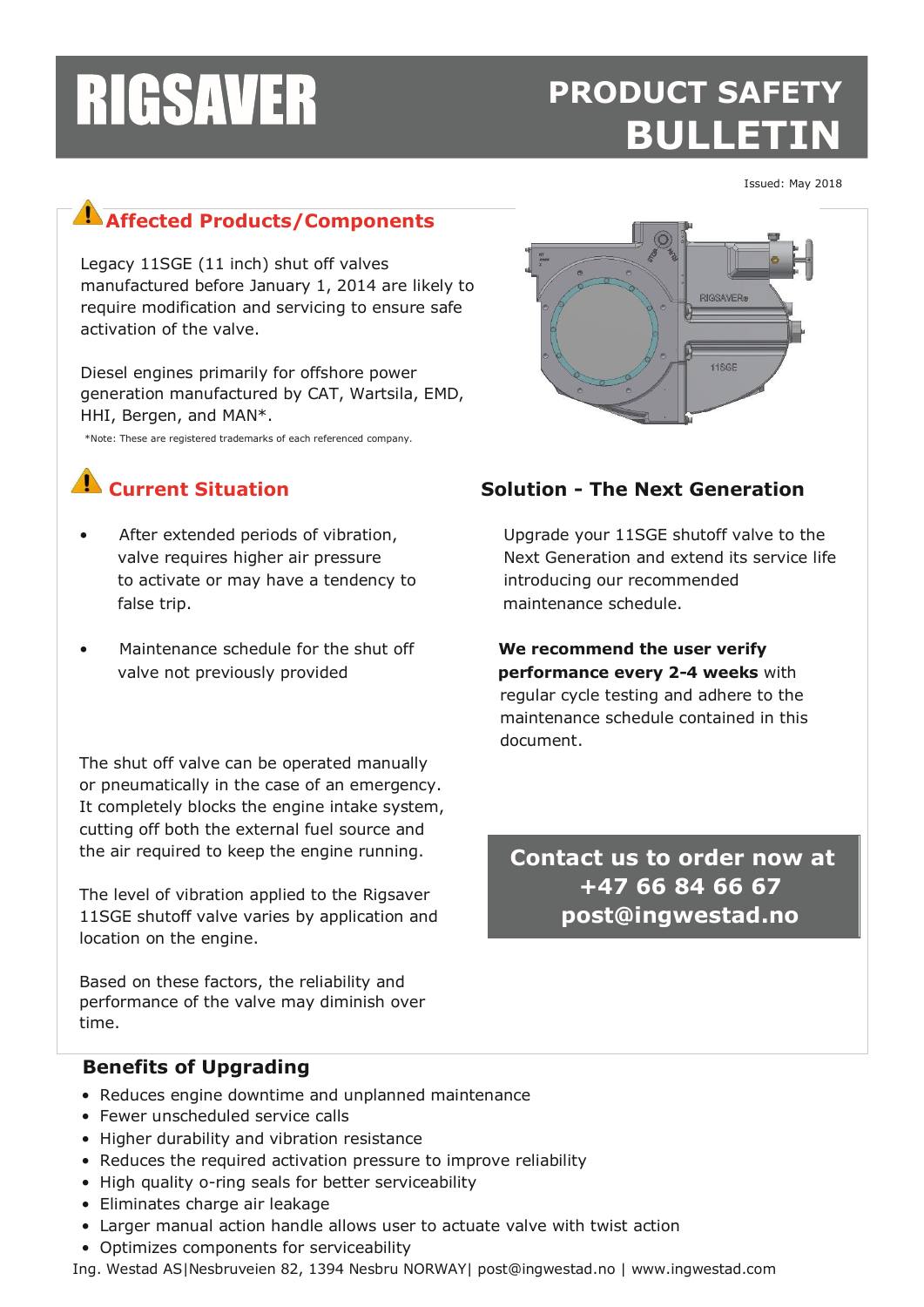## **PRODUCT SAFETY BULLETIN**

Issued: May 2018

Cover Kit Upgrade

### **Cover Kit Upgrade**

Upgrade your Legacy 11SGE Air Shutoff valve with our Cover Kit. It incorporates all the features and benefits of the Next Generation Valve. Cover Kit includes all components required to upgrade the spindle system and gate support mechanism as detailed below.

Easy field conversion - simply remove the cover from the installed body and replace with preassembled Cover Kit Upgrade.





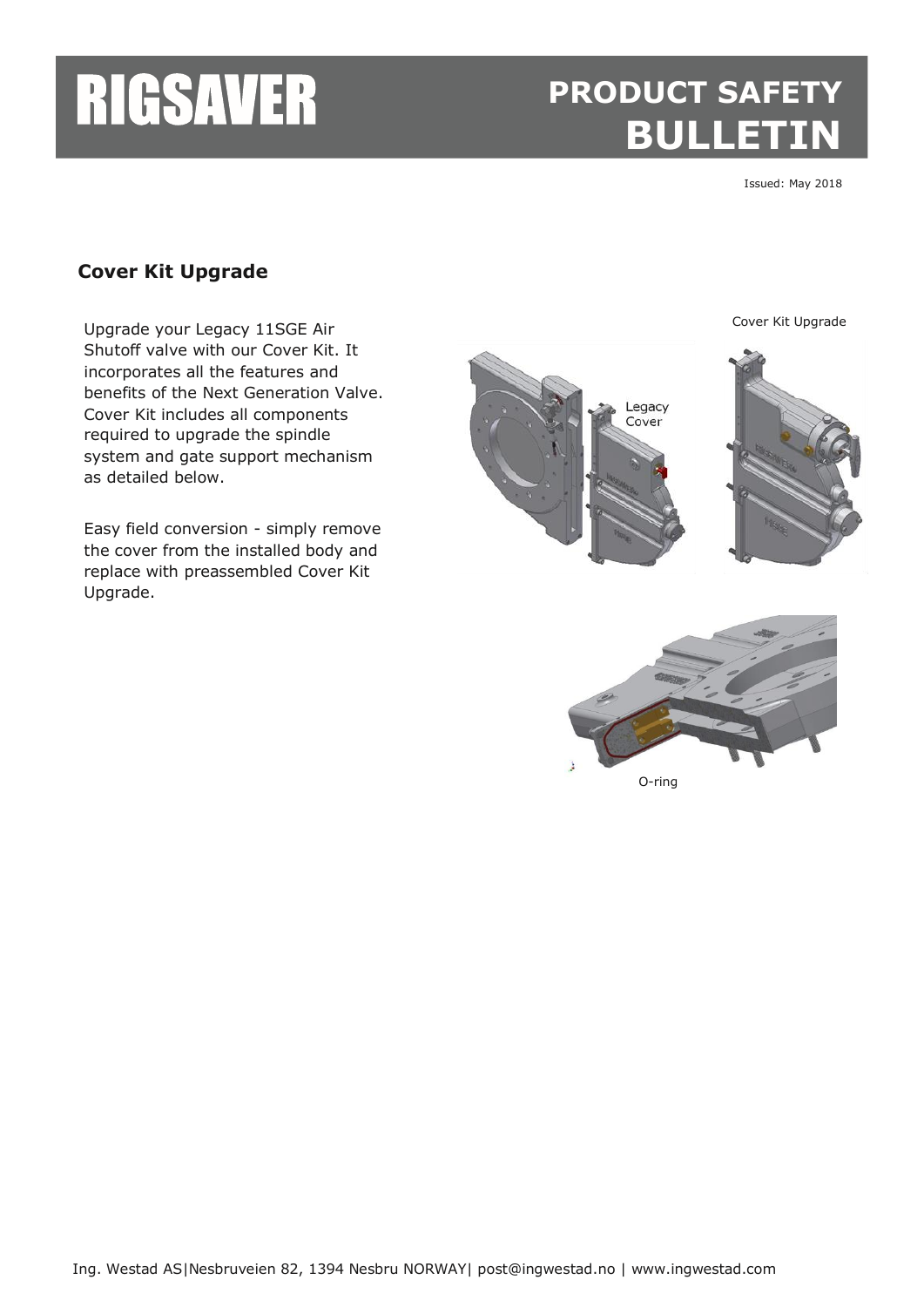## **PRODUCT SAFETY BULLETIN**

Issued: May 2018

### **Maintenance Schedule**

Once you have installed and tested the cover kit upgrade, we recommend you introduce the following maintenance schedule activities for this component.

| <b>Engine Hours on</b><br><b>Valve Body</b> | <b>OOO</b> | 8,000 | 12,000 | 16,000 | 20,000 | 24,000 |
|---------------------------------------------|------------|-------|--------|--------|--------|--------|
| <b>Spindle Kit</b>                          |            |       |        |        |        |        |
| <b>Gate Support Kit</b>                     |            |       |        |        |        |        |
| Cover Kit*                                  |            |       |        |        |        |        |
| <b>Overhaul Valve</b>                       |            |       |        |        |        |        |

<sup>\*</sup>Note: Includes Gate Support and Spindle Kits

#### **Kit Part Numbers**

Contact us at +47 66 84 66 67 for the specific Kit Part Number for your valve.

**NOTICE** : RIGSAVER Scheduled Function Testing

- Use Emergency Stop button to actuate valve pneumatically
- Verify performance every 2-4 weeks
- DO NOT use manual override handle for function testing
- If valve fails to actuate, contact an AMOT representative